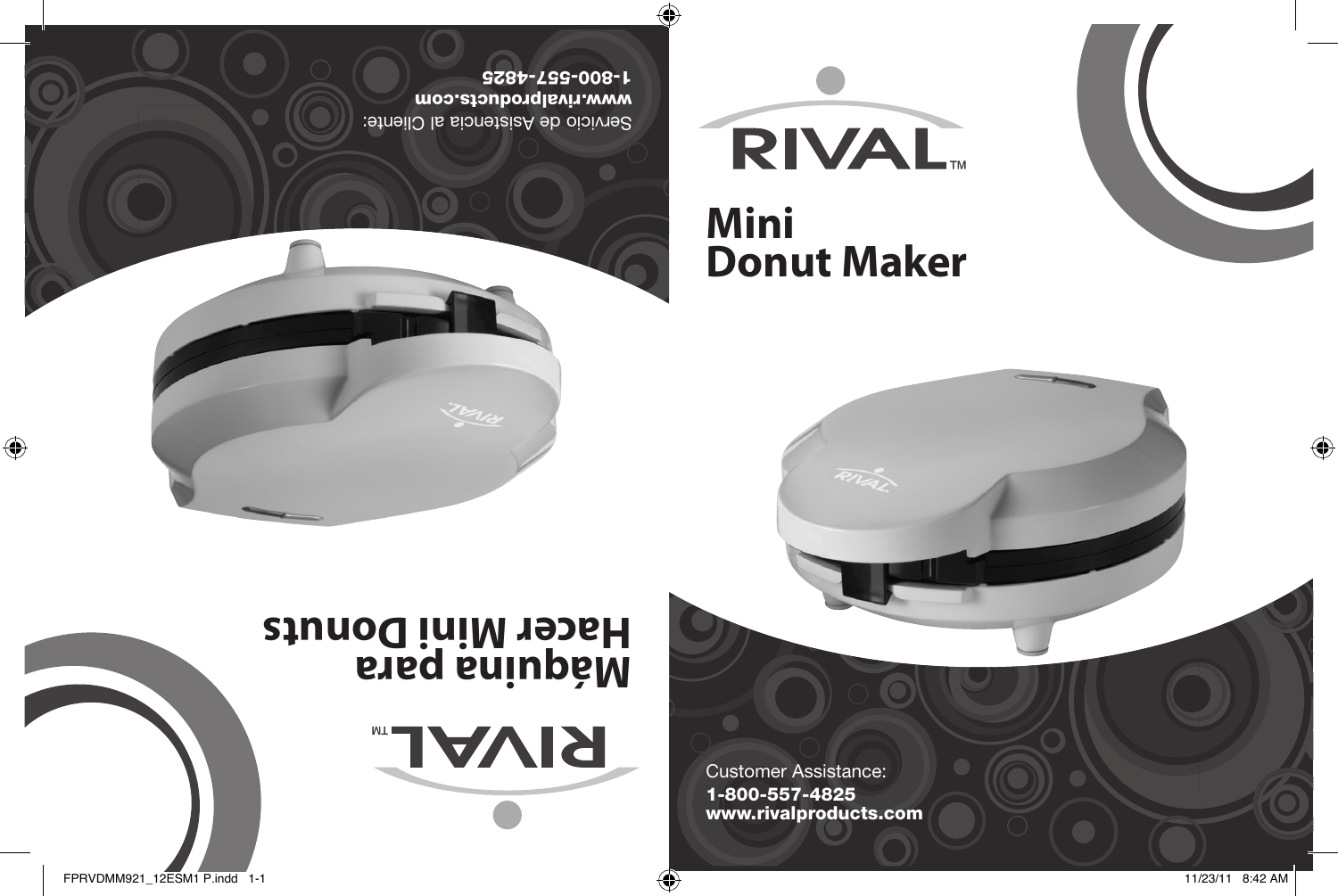⊕

14. Do not use outdoors.

⊕

-E2-

- 13. The use of accessory attachments not recommended by the appliance manufacturer may cause injuries.
- 12. Do not operate any electrical appliance with a damaged cord or after the appliance has been damaged in any manner. If damage is suspected, return the appliance to the nearest Sunbeam Appointed Service Center for examination, repair or adiustment.
- of a table or bench top or touch any hot surface.
- appliance. 11. Do not let the power cord of an appliance hang over the edge
- 10. Do not place an appliance on or near a hot gas flame, electric element or on a heated oven. Do not place on top of any other
- 9. Do not use an appliance for any purpose other than its intended use.
- 8. Never leave an appliance unattended while in use.
- 7. Close supervision is necessary when your appliance is being used by children.
- Allow to cool before putting on or taking off parts, and before cleaning the appliance.
- voltage (A.C. only) marked on the appliance. 6. Unplug from outlet when not in use and before cleaning.
- outlet. To disconnect remove plug from wall outlet. 5. Always plug your appliance cord into a power outlet of the
- or any part in question in water or any other liquid. 4. Always attach plug to appliance first, then plug cord in the wall
- 3. To protect against electric shock do not immerse cord, plugs
- 2. Do not touch hot surfaces. Use handles or knobs.
- 1. Read carefully and save all the instructions provided with an appliance. This appliance is not a toy.
- **should always be followed including the following:**
- 
- 
- **When using an electrical appliance basic safely precautions**

# **IMPORTANT SAFEGUARDS**

# **PRECAUCIONES IMPORTANTES**

#### **Cuando use un artefacto eléctrico, siempre debe usar precauciones de seguridad básicas incluyendo la siguientes:**

- Lea cuidadosamente y guarde todas las instrucciones que 1. se buoneen cou el aparato. No deje su Maquina para Donuts descuidada.
- No toque superficies calientes. Use las asas o perillas. 2.
- Para protegerse contra el riesgo de descarga eléctrica, no 3. simuale el cordon, enchufe, o ninguna parte en agua u otro líquido.
- Siempre adjunte el enchufe al aparato primero y luego enchufe 4. el cordón al tomacorriente de pared. Para desconectar, desenchufe del tomacorriente de pared.
- Siempre enchufe el cordón de su aparato en un tomacorriente 5. eléctrico (AC solamente) del voltaje marcado en el aparato.
- Desenchufe del tomacorriente cuando no esté en uso y antes 6. de limpiar. Permita que el aparato se enfríe antes de poner o retirar partes, y antes de limpiarlo.
- Es necesario mantener supervisión constante cuando su 7. aparato sea usado por niños.
- Nunca deje un aparato descuidado mientras esté en uso. 8.
- No use este aparato para otro uso que no sea el recomendado 9.
- No coloque el aparato sobre o cerca de una llama de gas 10. caliente, un elemento u hornilla electrica o dentro de un horno caliente.
- No permita que el cordón cuelgue del borde de la mesa o 11. tablero de cocina, o que todue superficies calientes.
- 12. No opere cualquier aparato que tenga un cordón o enchute dañado, o después de que el aparato haya sido dañado de cualquier manera. Si se sospecha de alguna daño, retorne el

♠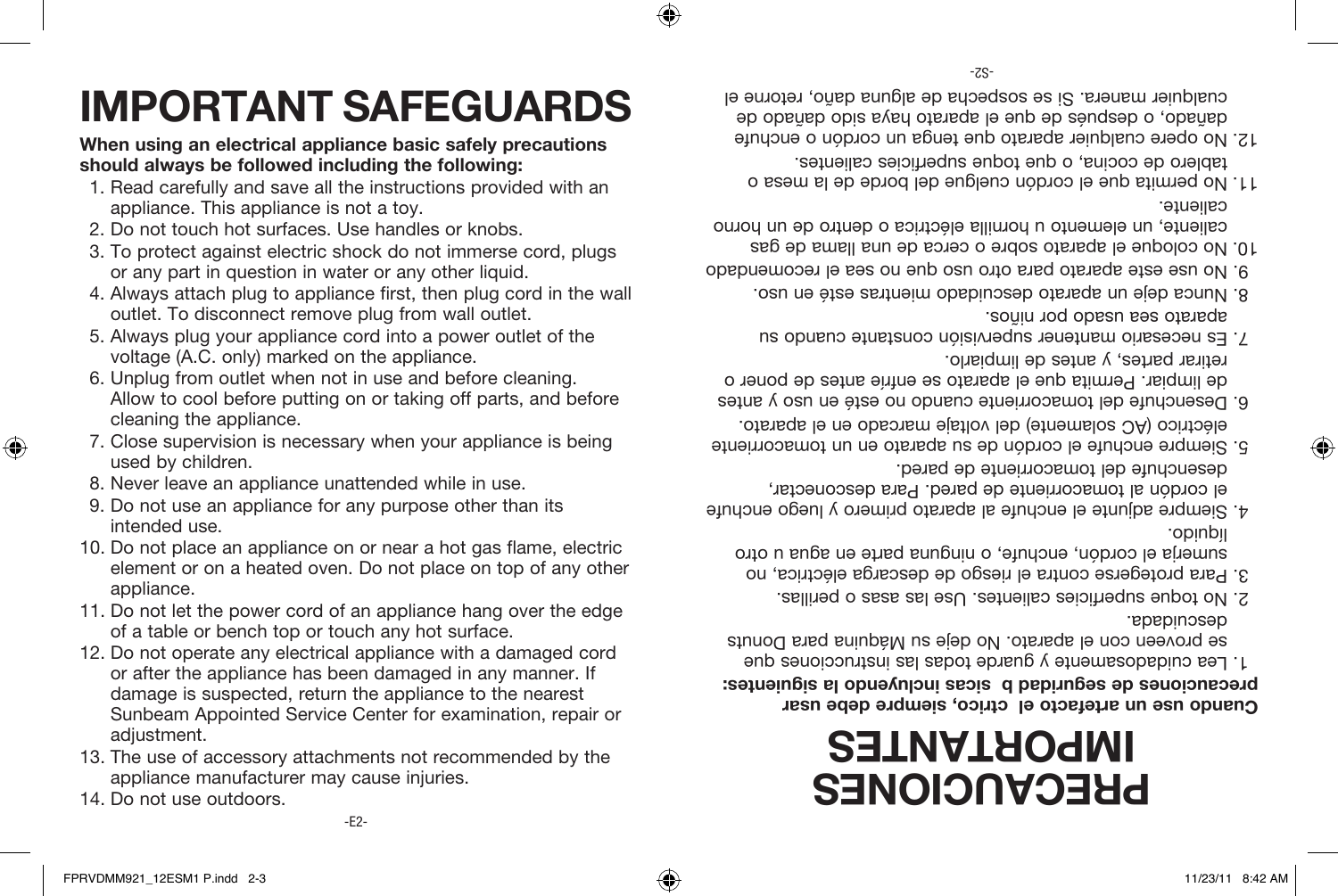⊕



⊕

aparato al establecimiento de reparación autorizado Sunbeam más cercano para su revisión, reparación o ajuste. El uso de accesorios o aditamentos no recomendados por el 13.

- fabricante de este aparato podría causar lesiones.
- 14. No use al aire libre.
- Este aparato no a sido diseñado para ser operado con un 15. marcador de tiempo externo ni con un sistema a control remoto separado.
- Este aparato es para uso doméstico solamente. 16.
- Opere la Máquina para Donuts en una superficie plana. 17.
- No coloque ninguna parte de este aparato en el lavaplatos. 18.
- Debe usar extremo cuidado cuando mueva cualquier aparato 19. que contenga aceite o líquidos calientes.

## **GUARDE ESTE INSTRUCTIVO**

Este aparato es para USO DOMESTICO SOLAMENTE.

### **ENCHUFE POLARIZADO**

Este aparato tiene un enchufe polarizado (una pata es más ancha que la otra). Para reducir el riesgo de descarga eléctrica, este enchufe está diseñado para ajustarse sólo de una forma en un tomacorriente polarizado. Si el enchufe no se alusta completamente en el tomacorriente, dé vuelta al enchufe. Si todavía

♠

no se ajusta, contacte a un electricista califi cado. No intente modifi car el enchufe de ninguna manera. Si el enchufe está fl ojo en el tomacorriente de CA, o si el tomacorriente se siente caliente, no utilice ese tomacorriente. 15. Appliances are not intended to be operated by means of an external timer or separate remote control system.

**SAVE THESE INSTRUCTIONS**

- 16. This appliance is intended for household use only.
- 17. Operate the mini donut maker on a flat surface.

containing hot oil or other hot liquids.

18. Do not place any part of this appliance in a dishwasher. 19. Extreme caution must be used when moving an appliance

- 
- 
- 
- 
- 
- 
- 
- 
- 
- 
- 

plug. If it still does not fit, contact a qualified electrician. Do not attempt to modify the plug in any way. If the plug fits loosely into the AC outlet or if the AC outlet feels warm do not use that outlet.

electric shock, this plug is intended to fit into a polarized outlet only one way. If the plug does not fit fully into the outlet, reverse the

**EXTENSION CORD USE**

A short power-supply cord (or detachable power-supply cord) is provided to reduce the risk resulting from becoming entangled in or tripping over a longer cord. Longer detachable power-supply cords or extension cords are available and may be used if care is exercised in their use.

If a long detachable power-supply cord or extension cord is used, the electrical rating of the cord or extension cord must be at least as great as the electrical rating of the appliance. The extension cord should be arranged so that it will not drape over the countertop or tabletop where it can be pulled on by children or tripped over unintentionally.

### **Questions or Comments**

1-800-557-4825 or at www.rivalproducts.com



-S3-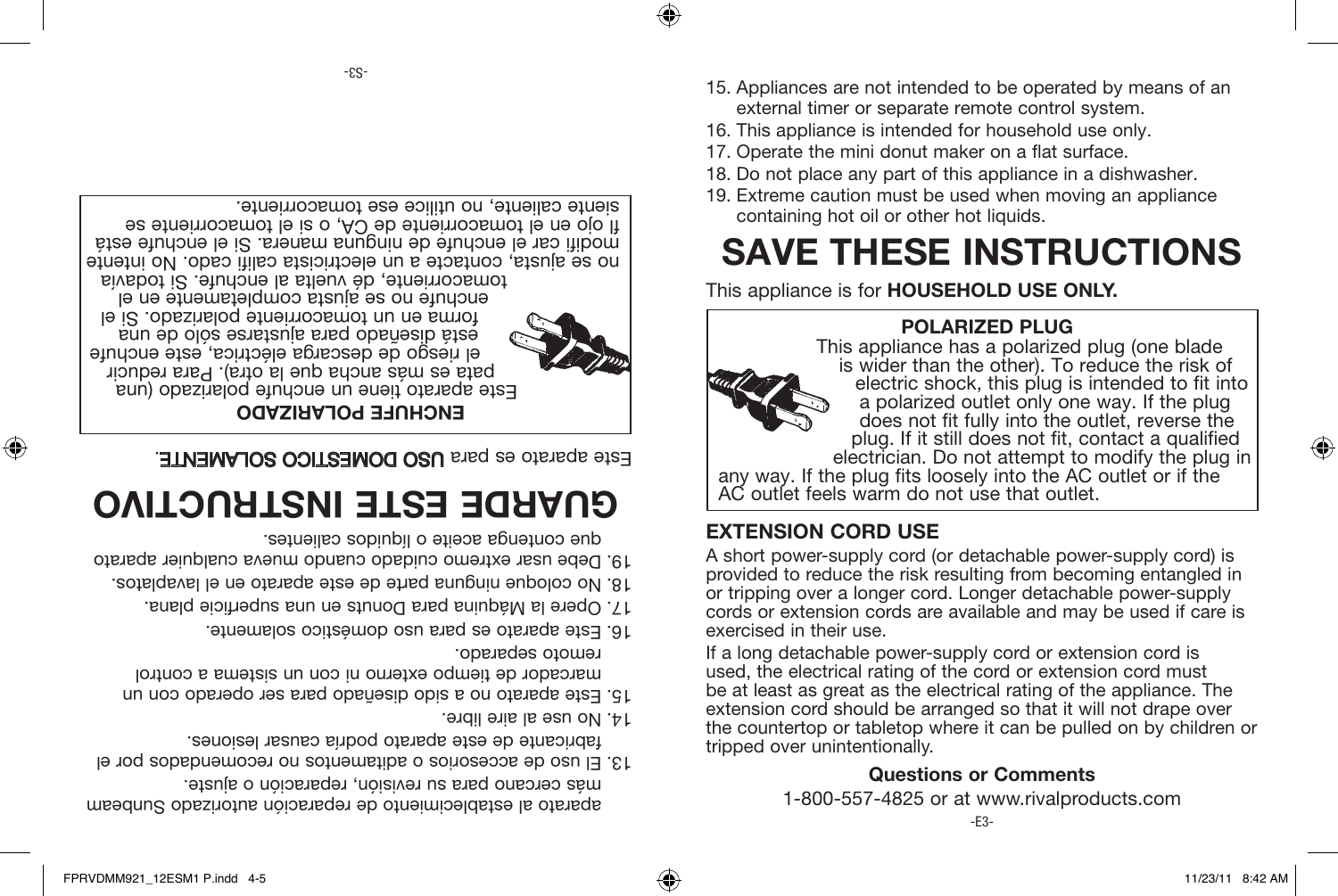-E4-

Unwind the electric cable completely.

Clean the baking plate with a soft damp cloth and then allow to dry. Slightly grease the baking plates with a little cooking oil. Take care to prevent water from running into the appliance.

- 
- Remove all packaging.

⊕

- **BEFORE INITIAL USE**
- C. Upper housing D. Upper plate

B. Bake ready light indicator

- H. Lid latch
- G. Terminal cover
- F. Bottom housing
- E. Bottom plate



### **N DE ONTEXAGION DE CYBLE**

Se provee un cordón eléctrico corto (o cordón eléctrico desmontable) para reducir el riesgo de enredos o tropiezos que pueda causar un cordón largo. Pueden usarse cordones eléctricos desmontables más largos o extensiones de cable si se usan con cuidado.

Si usa una extensión de cable o un cordón eléctrico desmontable largo, la clasificación eléctrica marcada en la extensión de cable o cordón eléctrico desmontable debe ser por lo menos igual que la clasificación eléctrica del aparato. Todos los cordones deben arreglarse de modo tal que no queden colgando del borde de una mesa o tablero de donde podría ser jalado por niños o podría cuasar tropiezos sin querer.

**Preguntas o Comentarios** 1-800-557-4825 o al www.rivalproducts.com

### **LEARNING ABOUT YOUR MINI DONUT MAKER**

**A**

**D**

**E**

**F**

**C**

⊕

**B**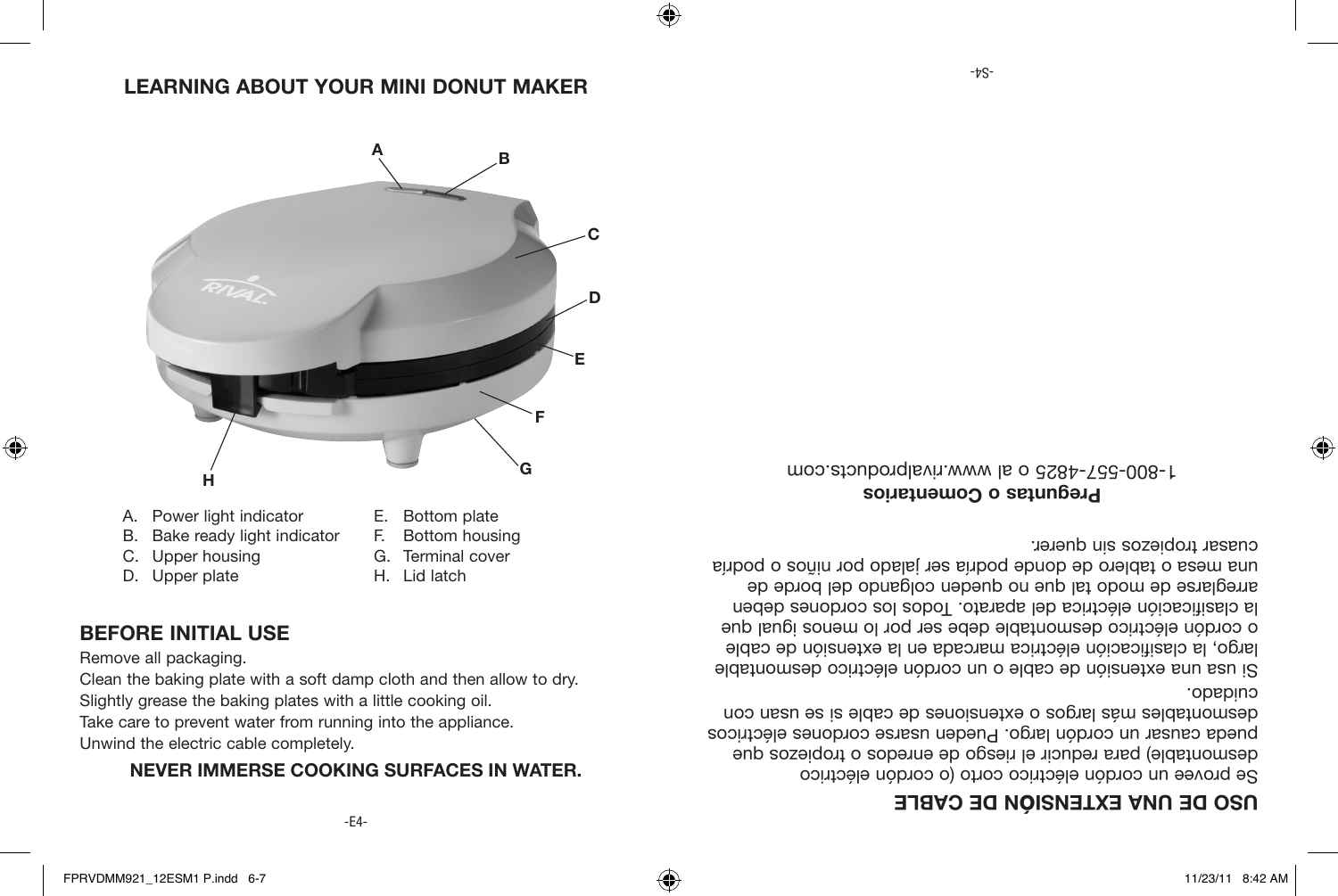◈

-S5-

## **NEVER IMMERSE COOKING SURFACES IN WATER. HOW TO**

Desenrede el cordón eléctrico por completo.

Tenga cuidado de que el agua no caiga en el aparato.

de cocina.

secar. Engrase las planchas para horneado ligeramente con un poco de aceite

Remueva todo el empaque. Limpie la plancha para horneado con una tela suave húmeda y luego deje

### **ANTES DEL USO INICIAL**



### **APRENDIENDO ACERCA DE SU MAQUINA PARA HACER MINI DONUTS**

- 1. Insert the plug into a 120 volt power outlet. The Power Light indicator will turn on.
- 2. Allow your Mini Donut Maker to pre-heat until the 'BAKE READY' light comes on. This indicates that the cooking plates have reached the correct temperature for cooking.
- 3. When your Mini Donut Maker is heated for the first time it may emit slight smoke or odor, this is normal with heating appliances. This does not affect the safety of your appliance.
- 4. For best results, lightly spray the cooking plates with a cooking oil spray before using. This will assist in the removal of the donuts after cooking.
- 5. Divide mixture into pan holes as per recipes using a spoon, fabric piping bag or pitcher.

**NOTE:** Do not use disposable plastic piping bags as these may melt if they come into contact with hot plates. Surfaces are HOT.

- 6. Spread lightly to fill entire shape. Try not to overfill; batter will expand when cooked.
- 7. Gently close the lid, ensuring the latch locks into place. Do not slam the lid down as it may cause the mixture to run off the cooking plates.
- 8. Allow to cook for approximately 5-6 minutes or until golden.
- 9. To remove donuts, always use a plastic or wooden spatula. Never use a sharp object or metal, as this will damage the non-stick surface of the cooking plates.

-E5-

10. Surfaces are HOT.

⊕

♠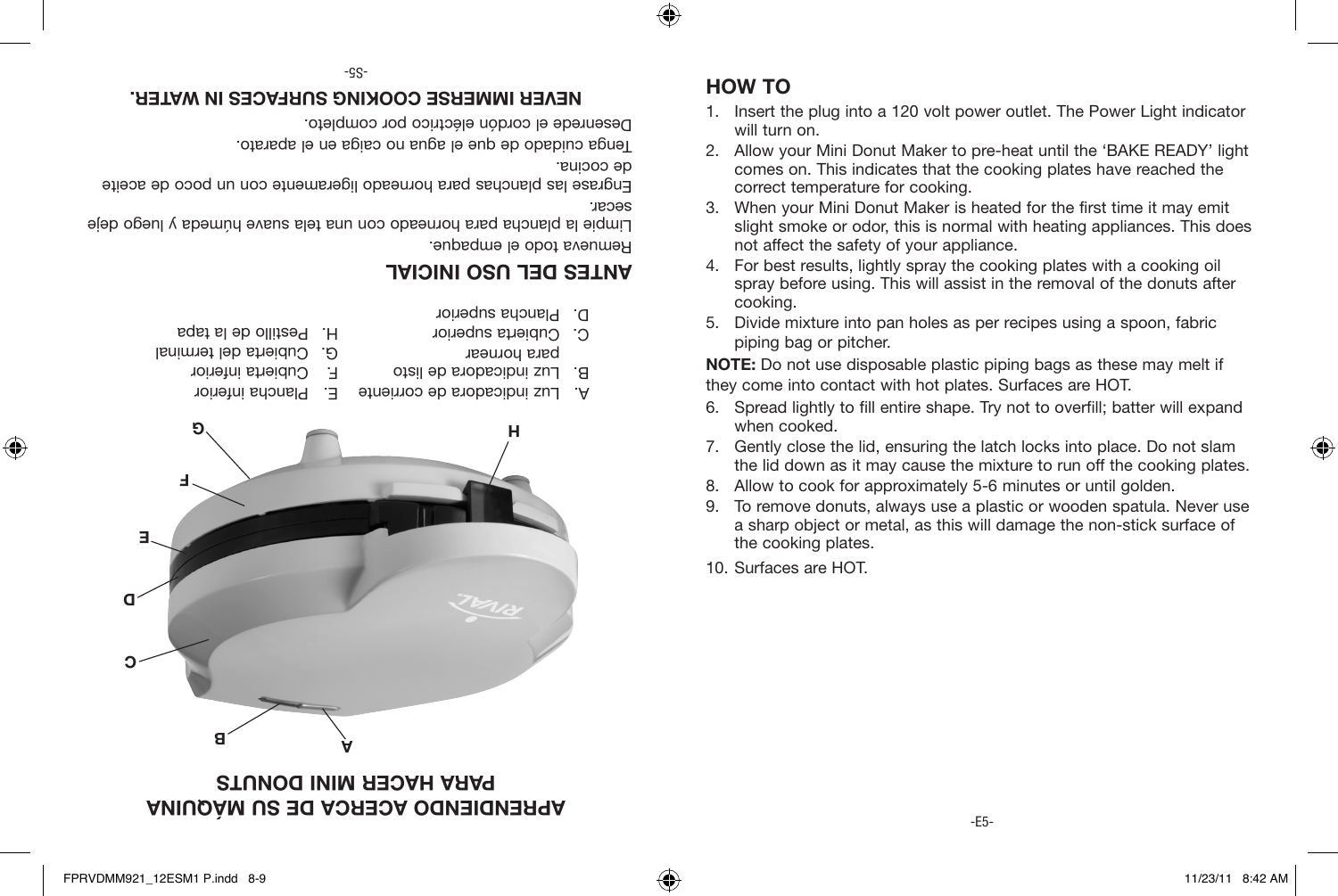### **MO USAR ÓC**

- Coloque el enchute en un tomacorriente eléctrico de 120 voltios. La luz indicadora de corriente se encenderá.
- Permita que su maquina para hacer donuts precaliente hasta que la 2. luz de Listo para Hornear se encienda. Esto indica que las planchas de cocción han alcanzado la temperatura correcta para la cocción.
- Cuando su Máquina para hacer Mini Donuts se caliente por primera 3. vez, puede que emita un ligero olor o humo, esto es normal con aparatos de cocción. Esto no afecta la seguridad de su aparato.
- Para mejores resultados, se recomienda que antes del uso rocíe 4. ligeramente las planchas con un rociador con aceite de cocina. Esto le ayudará a remover los donuts después de cocinar.
- Divida la mezcla entre los agujeros de la olla de acuerdo a la receta 5. usando una cuchara, una manga pastelera de tela o una jarra.

 No use mangas pasteleras desechables de plástico puesto que **NOTA:** éstas se pueden derretir si tocan las plancha calientes. Las superficies estan calientes.

- e. Esparza ligeramente para lienar la forma por completo. Irate de no llenar en exceso dado que la masa se expande al cocinar.
- Cierre la tapa delicadamente asegurándose de que el pestillo se 7. asegure en su lugar. No tire la tapa hacia abajo puesto que puede causar que la mezcla se corra de las planchas de cocción.
- Deje cocinar por 6 minutos aproximadamente o hasta que estén 8. doradas.
- Para remover las donuts, siempre use una espátula de madera o 9. plástico. Nunca use un objeto filudo o de metal puesto que éste puede dañar la superficie antiadherente de las planchas de cocción.

 $-9S-$ 

⊕

Las superficies están calientes. 10.

This appliance should be cleaned after every use.

- 1. Always unplug Mini Donut Maker from outlet when not in use or before
- cleaning. Allow unit to completely cool before cleaning.
- 
- 
- 2. The cooking plates are coated with non-stick cooking surface, therefore little cleaning is required. Simply wipe cooking plates over with a damp cloth.
- 
- 
- 

3. Do not immerse the donut maker in water or other liquids. Do not use abrasive scouring pads, powders or cleaners. Before next use; lightly grease the cooking plates for easy removal of cooked donuts.

To minimize storage space in your kitchen, the Mini Donut Maker can be stored vertically. Allow the Mini Donut Maker to cool before wrapping the

2. To re-heat: simply toast under a griller, in a toaster or a moderate oven

3. Cooking times for donuts may vary depending on the donut mixture. 4. Always ensure the plates are greased before cooking, to make the

cord around the base of the appliance and storing vertically.

1. Finished donuts can be frozen and re-heated for later use.

**CARE AND CLEANING**

4. DO NOT WASH IN DISHWASHER. **Storing your donut maker**

until crisp and heated through.

removal of cooked donuts easy.

**HELPFUL HINTS**

⊕

⊕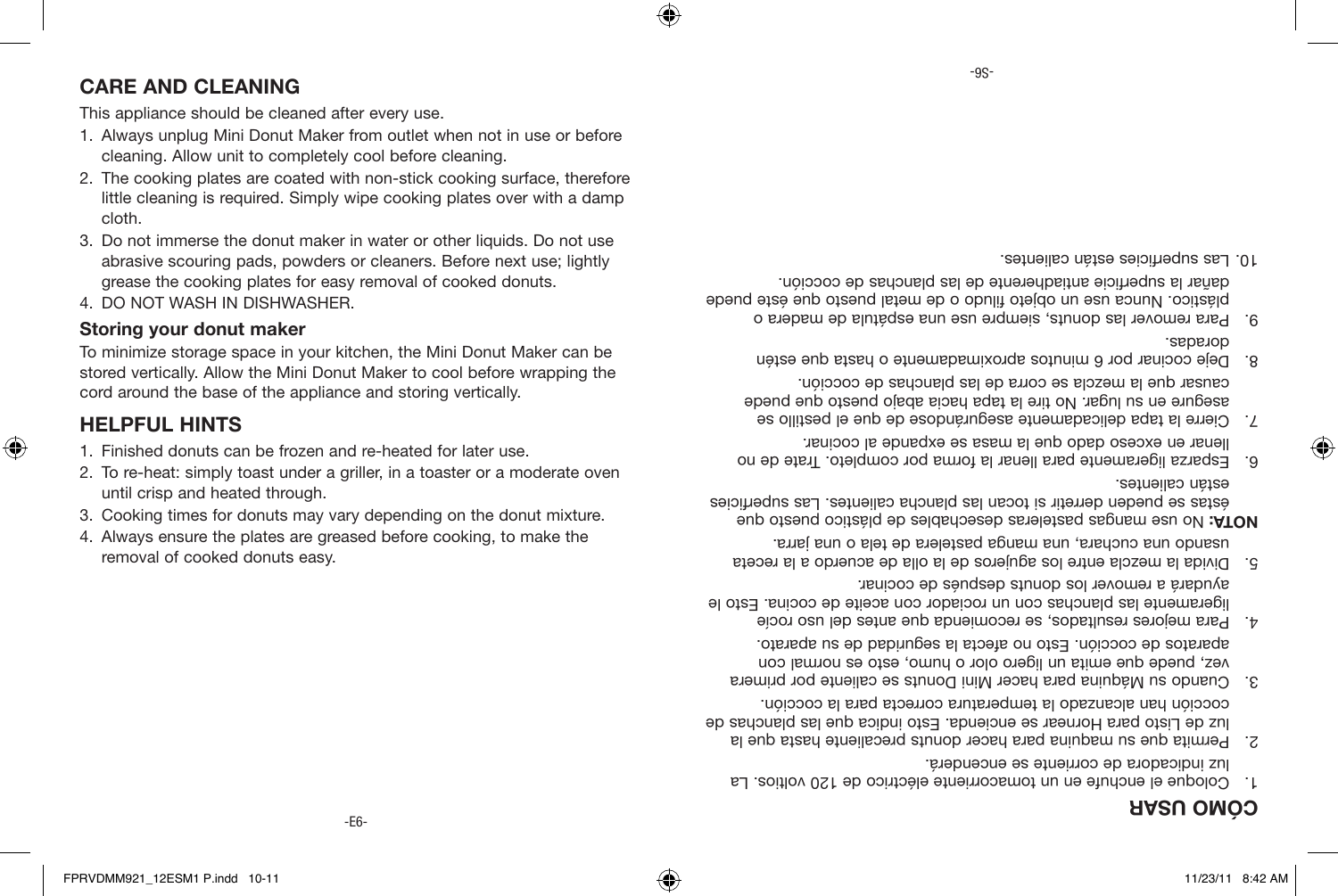♠

♠

### **CUIDADO Y LIMPIEZA**

Este aparato se debe limpiar después de cada uso.

- Siempre desenchufe la Máquina para hacer Mini Donuts del 1. tomacorriente cuando no esté en uso o antes de limpiar. Permita la unidad que se enfríe por completo antes de limpiar.
- Las planchas de cocción están cubiertas con una superficie de cocción 2. antiadherente , por lo tanto se requiere poca limpieza. Simplemente pásele una tela húmeda a las planchas de cocción.
- No sumerja la Máquina para Donuts en agua o cualquier otro líquido. 3. No use esponjas de refregar, polvos o limpiadores abrasivos. Antes del siguiente uso; engrase ligeramente las planchas de cocción para poder remover fácilmente los donuts cocidos.
- NO LAVE EN EL LAVAPLATOS. 4.

#### **quina para Donuts á Almacenaje de su M**

Para minimizar el espacio de almacenaje en su cocina, la Máquina para Donuts puede guardarse en posición vertical. Deje que la Máquina para Donuts se enfríe antes de envolver el cordón alrededor de la base del aparato y guardarlo verticalmente.

### **TILES Ú CONSEJOS**

- Donuts terminadas pueden congelarse y recalentarse para uso futuro. 1.
- Para recalentar simplemente póngalos a tostar en un parrilla, en una 2. tostadora o en un horno a calor moderado hasta que queden crujientes
- y se calienten por dentro.
- Los tiempos de cocción pueden variar dependiendo de la mezcla de 3. los donuts.
- Siempre asegúrese de que las panchas estén engrasadas antes de 4. cocinar para poder remover los donuts cocidos con facilidad.
- 4. Combine glaze ingredients in a small saucepan and cook on mediumhigh heat until syrup comes to a boil. Brush donut tops with glaze.
- 3. Spoon mixture into Mini Donut Maker, filling wells completely, Do not overfill. Cook for 5-6 minutes.
- 2. Combine flour, baking powder, baking soda, salt and sugar in a medium bowl. In a small bowl, combine milk, butter and egg. Pour wet ingredients into dry ingredients and stir until just fully incorporated.
- 1. Lightly spray the Mini Donut Maker on top and bottom with non-stick spray, close lid and preheat until Bake Ready light turns on.
- 1 egg, lightly beaten
- 2 tbsp. (¼ stick) butter, melted and cooled
- 1⁄3 cup milk
- ½ cup sugar
- $\frac{3}{4}$  tsp. Kosher salt  $\frac{1}{2}$  tsp. cinnamon
- $\frac{1}{4}$  tsp. baking soda  $\frac{3}{4}$  tbsp. water
- 1 tsp. baking powder 1/3 cup honey,
- 
- 1 <sup>1</sup>/<sub>4</sub> cups flour Glaze:

⊕

- **Classic Cake Donut**
- **RECIPES**

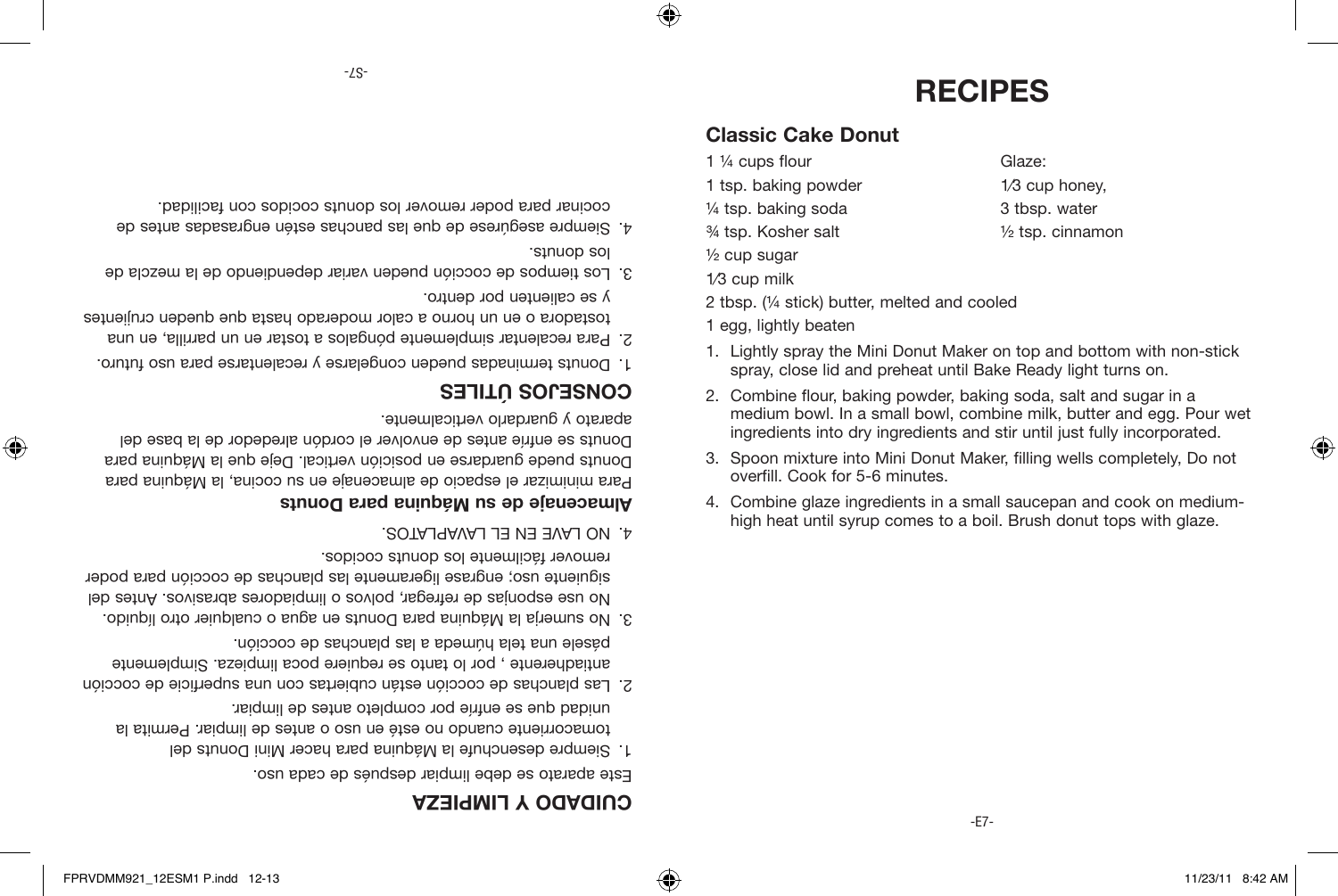### **RECETAS**

#### Donut cl<sub>3</sub>

1/3 taza de leche

| 3/4 de cucharadita Sal Kosher          |                            |
|----------------------------------------|----------------------------|
| 1 cucharadita de polvo para hornear    |                            |
| d huevo, batido ligeramente            |                            |
| mantequilla derretida y enfriada       | $\%$ cucharadita de canela |
| 9 eucharadas (1/4 de barra)de          |                            |
| 1/2 taza de azúcar                     | 3 cucharadas de agua.      |
| 1/4 cucharadita de Bicarbonato de soda | 1/3 de taza de miel        |
| 5/4 taza de harina                     | Glaseado:                  |
|                                        |                            |

- Rocíe ligeramente las planchas superior e inferior de la Máquina 1. para hacer Donuts con aceite antiadherente en spray, cierre la tapa y precaliente hasta que la luz de Listo para Hornear se encienda.
- Combine la harina, el polvo para hornear, el Bicarbonato de Soda, la 2. sal y el azúcar en un tazón mediano. En un tazón pequeño, combine la leche, mantequilla y huevo. Eche los ingredientes líquidos sobre los ingredientes secos y revuelva hasta que se mezclen bien.
- Vierta la mezcla en la Máquina para hacer Mini donuts, llenando los 3. huecos completamente. No llene en exceso. Cocine de 5 a 6 minutos.
- Combine los ingredientes para el glaseado en una olla pequeña y 4. cocínelos a fuego medio alto hasta que la miel comience a hervir. Esparza la parte superior de los donuts con el glaseado.

2 tbsp. (1/4 stick) butter, melted and cooled 1 cup confectioner's sugar 1 <sup>3</sup>/<sub>4</sub> cups flour 1 tbsp. cider

#### **Cinnamon Cider Donuts**

1 tsp. baking powder ½ tsp. baking soda ½ tsp. Kosher salt ¼ tsp. cinnamon Pinch nutmeg ¼ cup buttermilk 1 large egg, lightly beaten

½ cup sugar

⊕

glaze.

- $\frac{1}{2}$  cup apple cider  $\frac{1}{2}$  cup apple cider
- 

FPRVDMM921\_12ESM1 P.indd 14-15 11/23/11 8:42 AM

-E8-

1. Place cider in a small saucepan on stove set to medium-high and

2. Combine flour, baking powder, baking soda, salt, cinnamon and nutmeg in a medium bowl. In a small bowl, combine cider, buttermilk, eggs, sugar and butter. Pour buttermilk mixture into dry ingredients and

3. Lightly spray the Mini Donut Maker on top and bottom with non-stick spray, close lid and preheat until Bake Ready light turns on. Spoon mixture into Mini Donut Maker, filling wells completely. Do not overfill.

4. Whisk together confectioner's sugar and cider. Brush donut tops with

reduce to 2 tablespoons; cool completely.

stir until just fully incorporated.

Cook for 5-6 minutes.

⊕

-8S-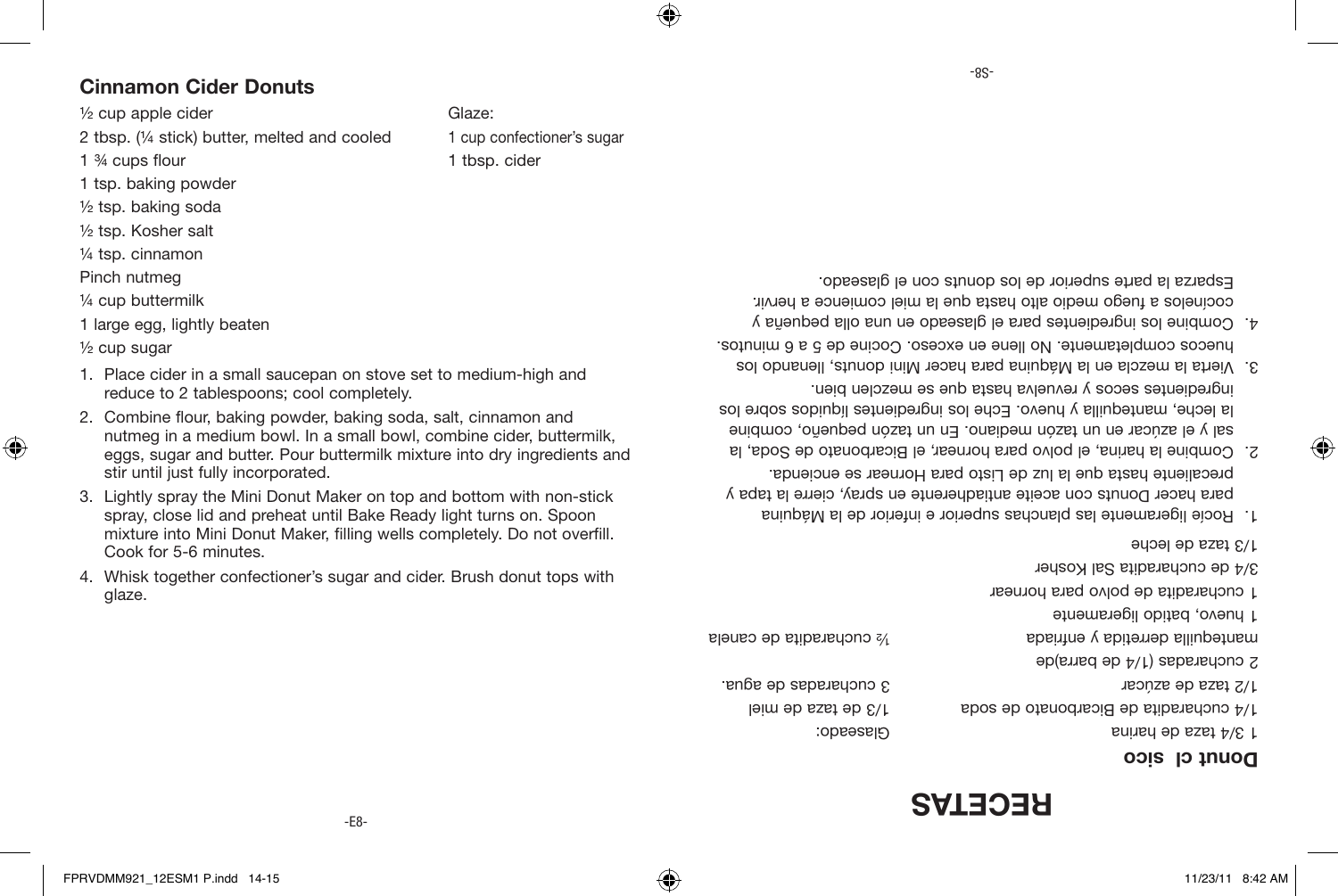⊕

⊕

-E9-

#### Glaseado: 1 taza de azúcar 1/2 taza de Sidra de Manzana

manteduilla derretida y enfriada mantequilla derretida y en enfriada y una cucharada

de sidra 1/2 cucharadita de Sal Kosher

1 huevo grande, batido ligeramente

**Donuts de Sidra y Canela**

2 cucharadas (1/4 de barra) de

Una pizca de nuez moscada

1 3/4 taza de harina

1 cucharadita de polvo para hornear

1/2 cucharadita de Bicarbonato de soda

1/4 cucharadita de canela

1/4 taza de leche cuajada o batida

1/2 taza de azúcar

⊕

- Coloque la Sidra en una olla pequeña sobe la hornilla y caliente a 1. fuego medio alto hasta reducir a 2 cucharadas. Enfríe por completo.
- Combine la harina, el polvo para hornear, el Bicarbonato de Soda, la 2. sal, la canela y la nuez moscada en un tazón mediano. En un tazón pequeño, combine la sidra, la leche cuajada o batida, huevo, azúcar y mantequilla. Eche la mezcla de la leche cuajada sobre los ingredientes secos  $\lambda$  uneva pasta que se mezclen bien.
- Rocíe ligeramente las panchas superior e inferior de la Máquina para 3. hacer Donuts con aceite antiadherente en spray, cierre la tapa y precaliente hasta que la luz de Listo para Hornear se encienda. Vierta la mezcla en la Máquina para hacer Mini Donuts, llenando los agujeros completamente. No llene en exceso. Cocine de 5 a 6 minutos.
- Mezcle el azúcar en polvo y la sidra. Esparza la parte superior de los 4. donuts con el glaseado.

# **NOTES**

-S9-